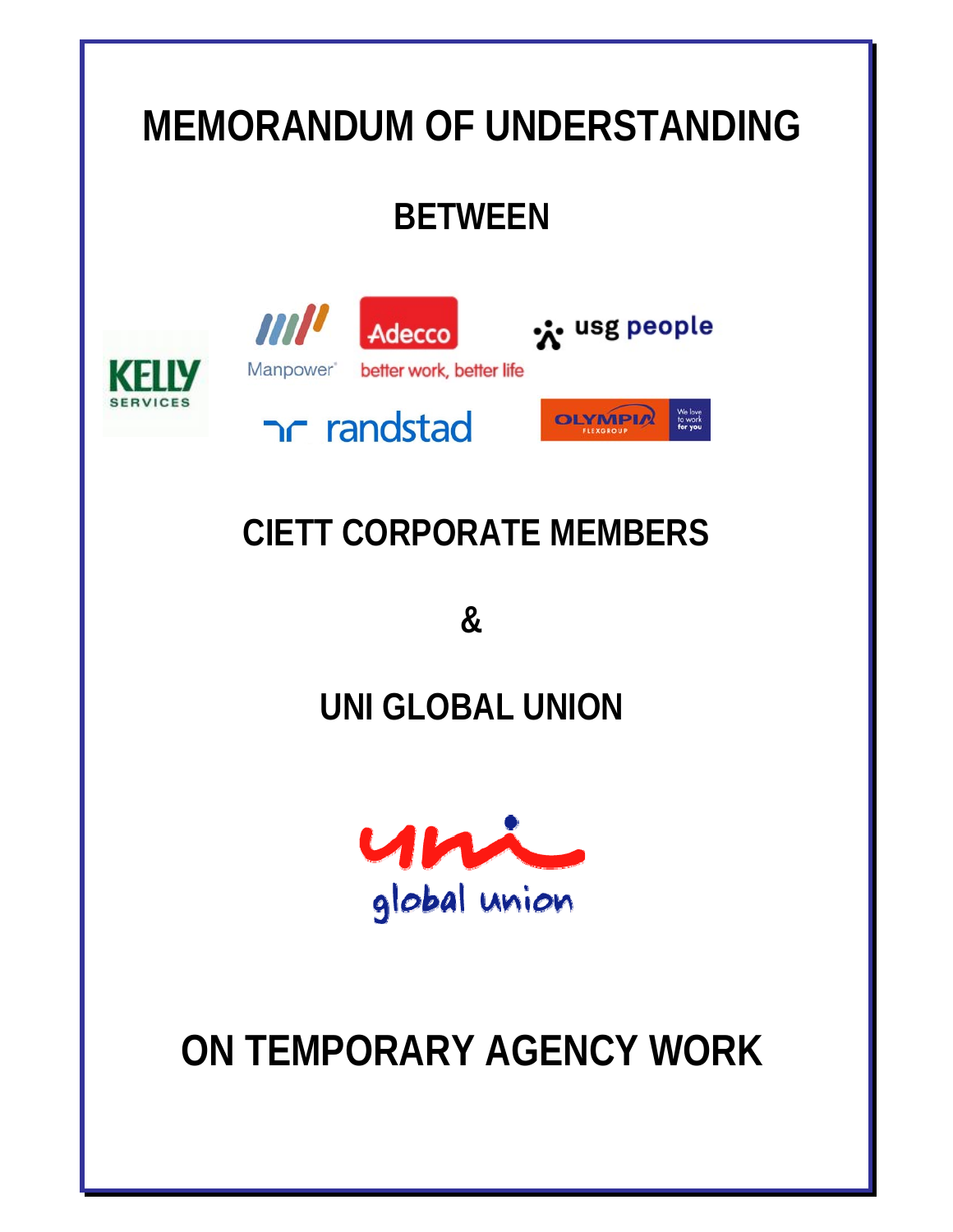## **MEMORANDUM OF UNDERSTANDING BETWEEN CIETT CORPORATE MEMBERS AND UNI GLOBAL UNION ON TEMPORARY AGENCY WORK**

#### **Goals and purpose**

This Memorandum of Understanding (MoU) aims at creating a partnership between UNI Global Union1 and Ciett Corporate Members2 in order to achieve fair conditions for the temporary agency work industry and temporary agency workers through global social dialogue.

The signatories to this MoU recognise:

- That the ILO Convention 181 on private employment agencies and its accompanying Recommendation 188 provide a framework that allows for the improved functioning of private employment agencies;
- The ILO Declaration on Fundamental Principles and Rights at Work, namely freedom of association and the effective recognition of the right to collective bargaining, the elimination of all forms of forced or compulsory labour, the effective abolition of child labour, and the elimination of discrimination in respect of employment and occupation as a means to ensure decent working conditions for temporary agency workers;
- That temporary agency work contributes to improve the functioning of labour markets and fulfils specific needs for both companies and workers and aims at complementing other forms of employment;
- The need for further discussion and elaboration on a large number of issues. They shall seek to develop joint actions falling within the framework of their respective areas of responsibility.

## **1. UNI and Ciett Corporate Members recognise that temporary agency work can, to different degrees, contribute to:**

- Facilitating fluctuations in the labour market, e.g. the matching of supply and demand.
- Implementing active labour market policies and creating pathways between unemployment and employment by:
	- Helping jobseekers entering or re-entering the labour market.
	- Helping disadvantaged people entering into the labour market.
	- **Providing more work opportunities for more people.**
- Facilitating the transition between education and work, e.g. by providing students and young workers with their first access to professional life and an opportunity to gain work experience.

 $\overline{a}$ 1 UNI Global Union industries covered by the agreement : Agency Staff, Commerce, Electricity, Finance, Gaming, Hair&Beauty, Graphical, IT&Business Services, Media&Entertainment, Postal, Property Services, Social Insurance, Telecom

 $^2$  Ciett Corporate Members Committee : Adecco, Kelly Services, Manpower, Olympia Flexgroup AG, Randstad, USG People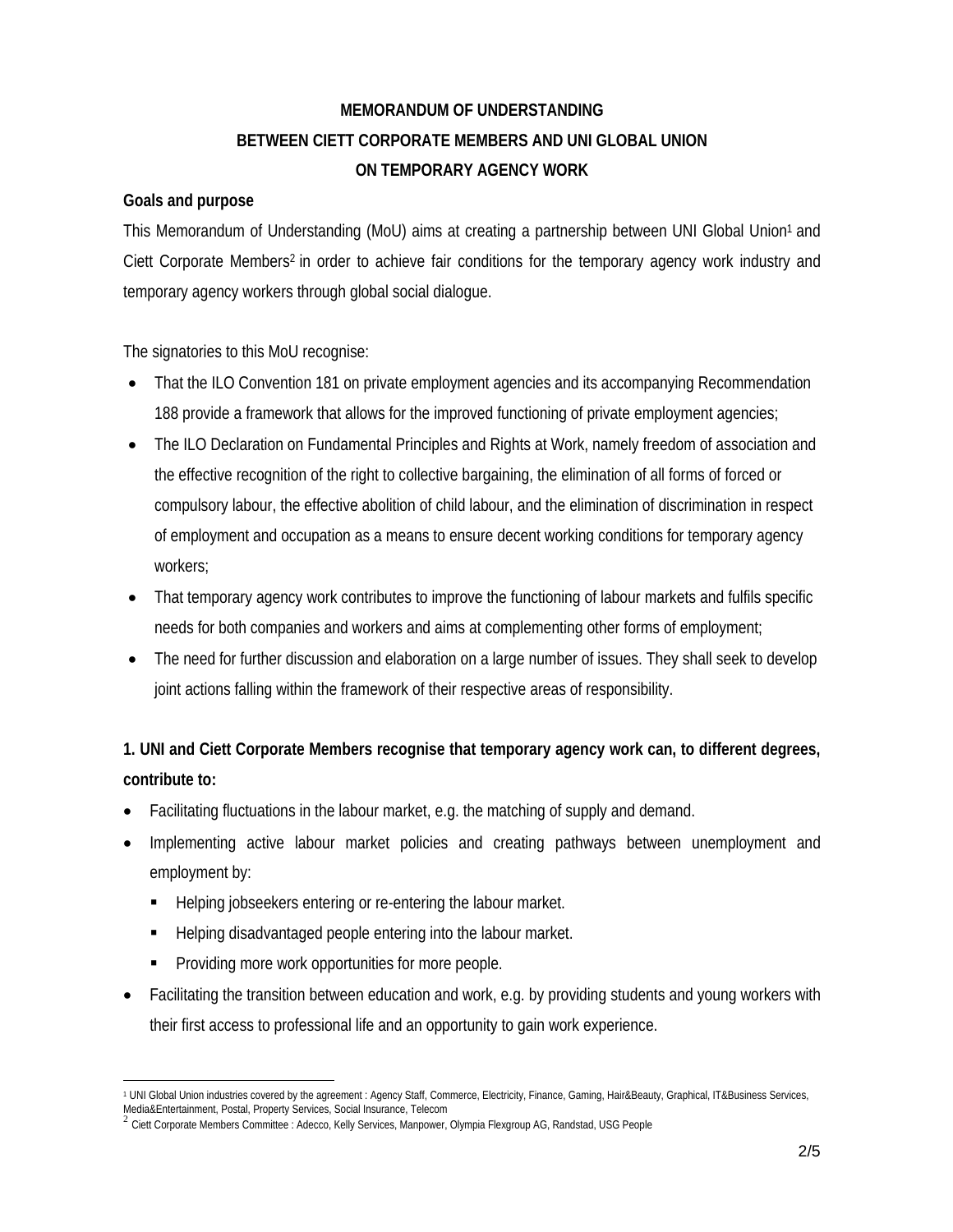- Facilitating the transition between assignments and jobs by providing agency workers with vocational training.
- Promoting conversion between different types of work contracts, e.g. by assisting in a transition from a temporary agency contract to fixed-term or open-ended contracts.
- Improving life work balance, e.g. by providing flexible working time arrangements such as part-time work and flexible working hours.
- Helping fight undeclared work.

## **2. UNI and Ciett Corporate Members agree that an appropriate regulatory framework for the operation of temporary work agencies needs to:**

- Guarantee that temporary work agencies do not compete to the detriment of workers' rights and working conditions.
- Clarify the role, obligations and rights of the temporary work agency as the employer of the temporary agency workers.
- Combine adequate protection, decent working and employment conditions for temporary agency workers and proper conditions for the operation of temporary work agencies in a well functioning labour market.
- Ensure that legislation regulating the use of temporary agency work is proportionate, non-discriminatory and objective; promotes decent forms of temporary agency work and effectively prevents potential abuses, such as undermining of employment conditions of workers.
- Promote quality standards within the industry and prevent unfair competition by fraudulent agencies and/or user companies, counter abuses and illegal practices and fight human trafficking.

### **3. UNI and Ciett Corporate Members agree that a regulatory framework on temporary agency work must include and promote:**

- Principles as guaranteed by ILO Convention 181 and Recommendation 188 on private employment agencies, with a particular focus on the implementation of the no-fee charging rule for jobseekers for temporary assignments and permanent placement services provided by the temporary work agency.
- Fair treatment for temporary agency workers with regard to their basic working and employment conditions based on the principle of non-discrimination (for instance equitable, objective and transparent principles for the calculation of agency workers' wages and benefits, considering national legislation and practices).
- Respect for freedom of association and the right to collective bargaining as guaranteed by ILO conventions 87 and 98.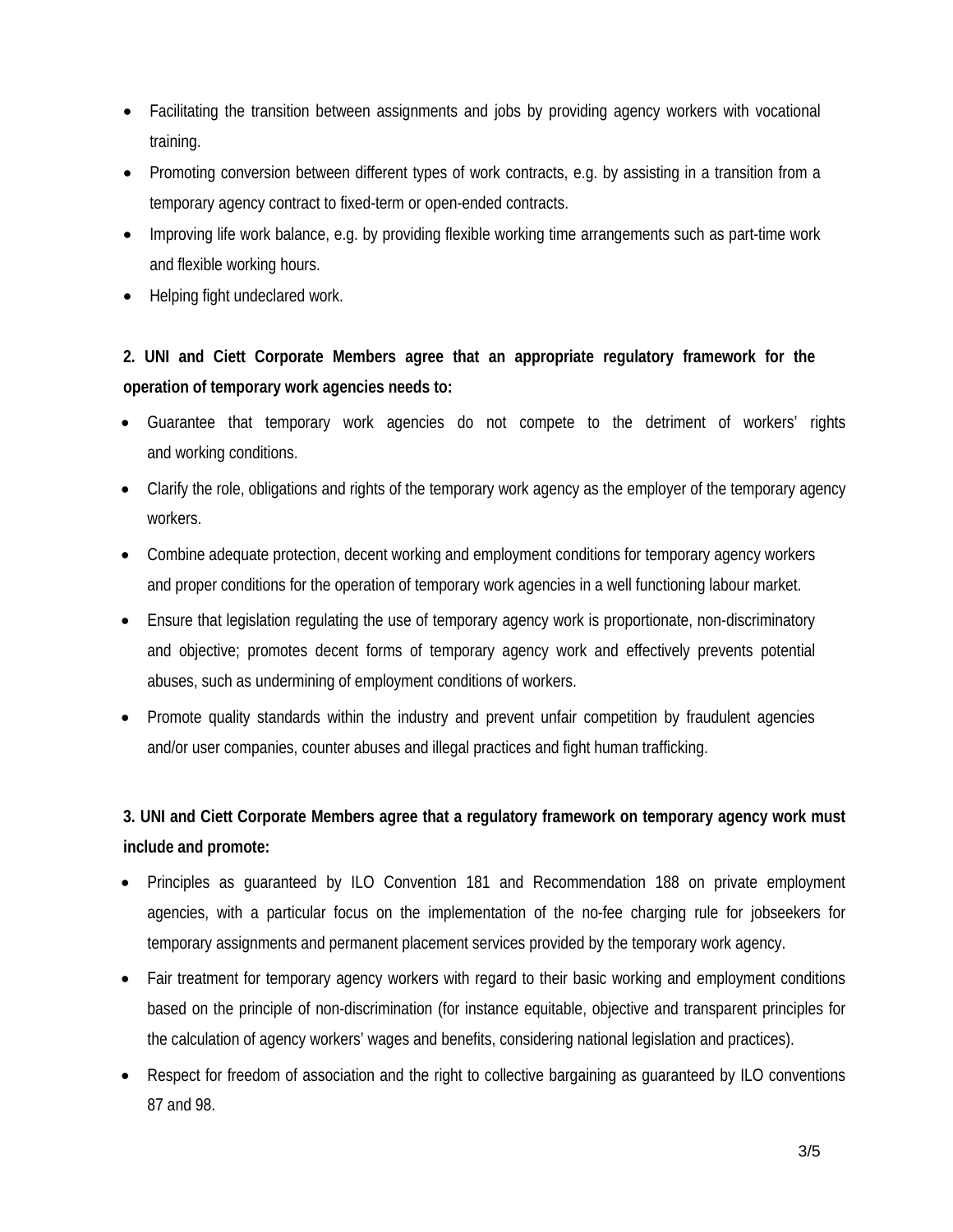- Sectoral social dialogue at national and company level for which collective labour bargaining is one appropriate means.
- Prohibition of the replacement of striking workers by temporary agency workers without prejudice to national legislation or practices.
- Attention to and clarity of benefits (i.e. salary, social insurance, pension, vocational training).

#### **4. Actions to be taken jointly by the signatories**

#### On national level:

- $\rightarrow$  Identify and review obstacles of a legal or administrative nature which may limit the opportunities for temporary agency work to operate, and, where appropriate, work with the national governments to eliminate them.
- $\triangleright$  Review the need for systems of licensing and inspection and when relevant, work with the national governments for the introduction of such systems (which can include financial guarantees), which will contribute to the development of good industry standards, provided that such systems are proportional, nondiscriminatory and objective and do not aim at hampering the development of temporary agency work.
- $\triangleright$  Work with the national governments to provide adequate and continuous social protection for temporary agency workers as well as subsistence payments provided for by safety nets after assignments.
- ¾ Promote sectoral social dialogue as the appropriate platform to negotiate working conditions of temporary agency workers as well as the conditions of use of temporary agency work.

#### On global level:

- ¾ Work with the ILO to promote ratification of ILO Convention 181 and the application of Recommendation 188
- $\triangleright$  Cooperate with the ILO, IOM and other organisations to promote international instruments and actions to eliminate human trafficking (e.g. promotion of ratification and effective implementation of relevant ILO Conventions on forced labour and migration, Athens Ethical Principles, UN.GIFT).
- $\triangleright$  Continue to research the industry and further elaborate on perceptions and conditions for both workers and employers (e.g. on job creation, precarious work etc)
- $\triangleright$  Promote the establishment of a global sectoral dialogue forum on temporary agency work.